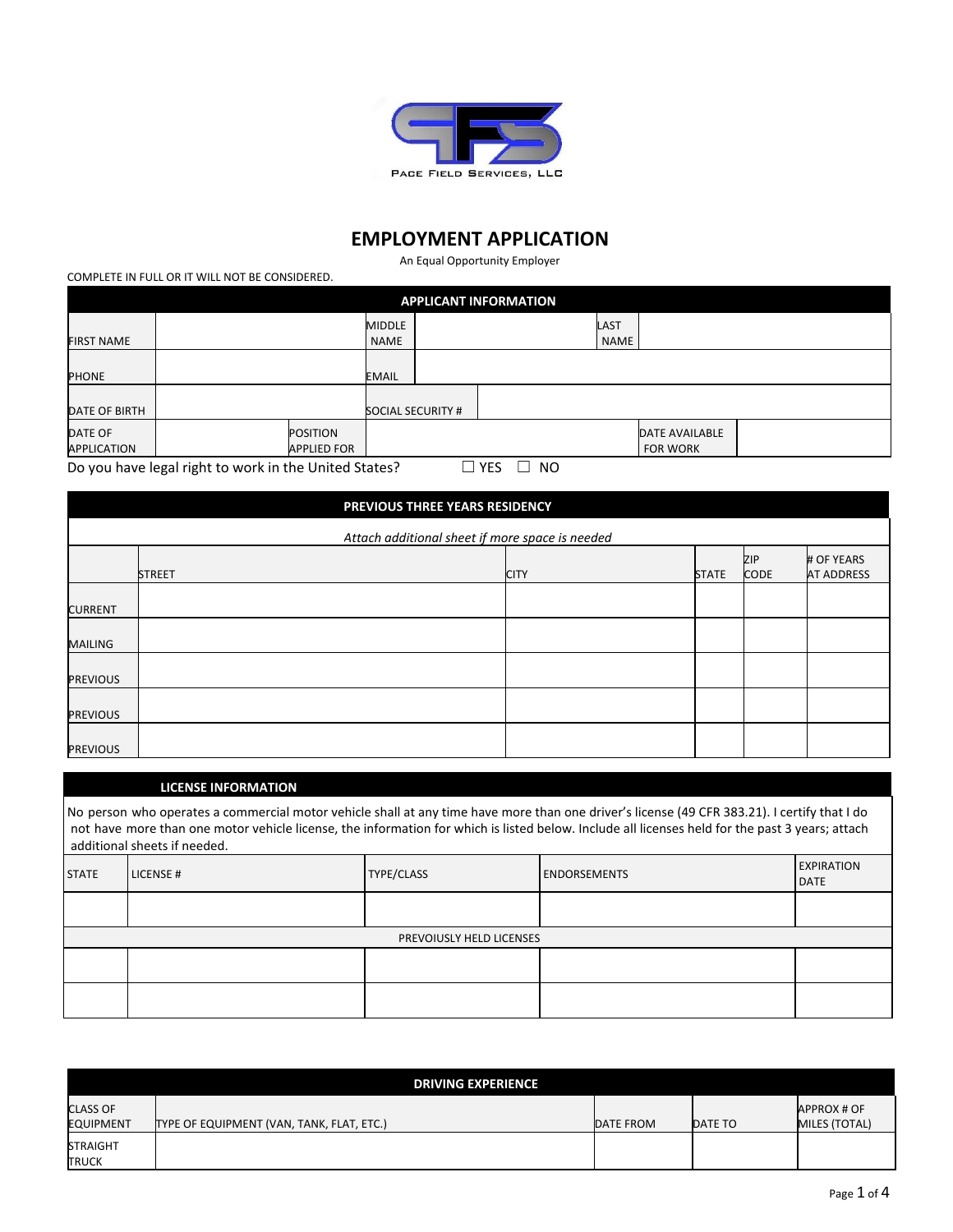| <b>TRACTOR &amp;</b><br>SEMI-TRAILER        |                                                                                          |                                     |                                                    |              |            |                                 |
|---------------------------------------------|------------------------------------------------------------------------------------------|-------------------------------------|----------------------------------------------------|--------------|------------|---------------------------------|
| TRACTOR & 2<br><b>TRAILERS</b>              |                                                                                          |                                     |                                                    |              |            |                                 |
| <b>TRACTOR &amp;</b><br><b>TANKER</b>       |                                                                                          |                                     |                                                    |              |            |                                 |
| <b>OTHER</b>                                |                                                                                          |                                     |                                                    |              |            |                                 |
|                                             | <b>ACCIDENT RECORD FOR THE PAST 3 YEARS</b>                                              |                                     |                                                    |              |            |                                 |
|                                             | Attach additional sheet if more space is needed. Check this box if none $\Box$           |                                     |                                                    |              |            |                                 |
| <b>DATES</b><br>(List most recent<br>first) | NATURE OF ACCIDENT (Head-on, rear-end, upset, etc.)                                      |                                     |                                                    | # FATALITIES | # INJURIES | <b>CHEMICAL SPILLS</b><br>(Y/N) |
|                                             |                                                                                          |                                     |                                                    |              |            |                                 |
|                                             |                                                                                          |                                     |                                                    |              |            |                                 |
|                                             |                                                                                          |                                     |                                                    |              |            |                                 |
|                                             | TRAFFIC CONVICTIONS AND FORFEITURES FOR THE PAST 3 YEARS (OTHER THAN PARKING VIOLATIONS) |                                     |                                                    |              |            |                                 |
|                                             | Attach additional sheet if more space is needed. Check this box if none $\Box$           |                                     |                                                    |              |            |                                 |
| <b>DATE</b><br>CONVICTED<br>(Month/Year)    | <b>VIOLATION</b>                                                                         | <b>STATE OF</b><br><b>VIOLATION</b> | PENALTY (Forfeited bond, collateral and/or points) |              |            |                                 |
|                                             |                                                                                          |                                     |                                                    |              |            |                                 |
|                                             |                                                                                          |                                     |                                                    |              |            |                                 |
|                                             |                                                                                          |                                     |                                                    |              |            |                                 |
|                                             |                                                                                          |                                     |                                                    |              |            |                                 |

| Have you ever been denied a license, permit, or privilege to operate a motor vehicle? $\Box$ YES $\Box$ NO If yes, explain |                                      |
|----------------------------------------------------------------------------------------------------------------------------|--------------------------------------|
| Has any license, permit, or privilege ever been suspended or revoked?                                                      | $\Box$ YES $\Box$ NO If yes, explain |

| Has any license, permit, or privilege ever been suspended or revoked? |  |
|-----------------------------------------------------------------------|--|
|-----------------------------------------------------------------------|--|

### **EMPLOYMENT HISTORY**

The Federal Motor Carrier Safety Regulations (49 CFR 391.21) require that all applicants wishing to drive a commercial vehicle list all employment for the last three (3) years. *In addition, if you have driven a commercial vehicle previously, you must provide* employment history for an additional seven (7) years (for a total of ten (10) years). Any gaps in employment in excess of one (1) *month must be explained.*

Start with the last or current position, including any military experience, and work backwards (attach separate sheets if necessary). You are required to list the complete mailing address, including street number, city, state, zip; and complete all other information.

| <b>CURRENT (MOST RECEN T) EMPLOYER</b> |  |  |  |  |             |              |  |        |  |  |
|----------------------------------------|--|--|--|--|-------------|--------------|--|--------|--|--|
| NAME                                   |  |  |  |  |             | <b>PHONE</b> |  |        |  |  |
| <b>ADDRESS</b>                         |  |  |  |  |             |              |  |        |  |  |
|                                        |  |  |  |  | <b>FROM</b> |              |  | ΠO     |  |  |
| POSITION HELD                          |  |  |  |  | MO/YR       |              |  | MO/YR  |  |  |
| REASON FOR LEAVING                     |  |  |  |  |             |              |  | SALARY |  |  |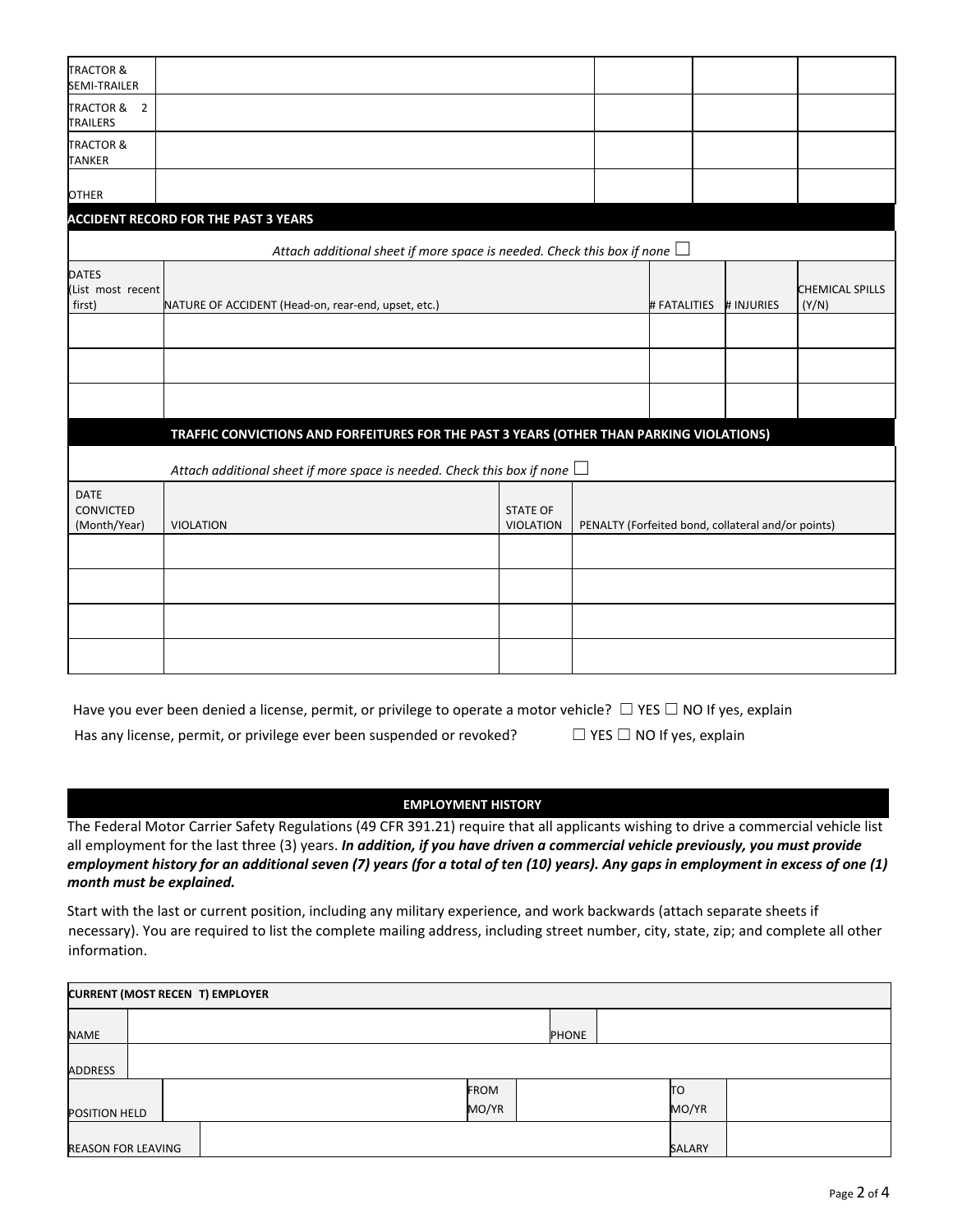### While employed here, were you subject to the Federal Motor Carrier Safety Regulations? □ □ YES □ NO

## Was the job designated as a safety-sensitive function in any Department of Transportation-regulated mode subject to alcohol and controlled substances testing as required by 49 CFR, part 40?  $□$  YES  $□$  NO

|                            | <b>SECOND (MOST RECENT) EMPLOYER</b>                                                                                      |  |                                                                                                     |             |              |  |           |  |  |  |
|----------------------------|---------------------------------------------------------------------------------------------------------------------------|--|-----------------------------------------------------------------------------------------------------|-------------|--------------|--|-----------|--|--|--|
| <b>NAME</b>                |                                                                                                                           |  |                                                                                                     |             | <b>PHONE</b> |  |           |  |  |  |
| <b>ADDRESS</b>             |                                                                                                                           |  |                                                                                                     |             |              |  |           |  |  |  |
|                            |                                                                                                                           |  |                                                                                                     | <b>FROM</b> |              |  | <b>TO</b> |  |  |  |
| <b>POSITION HELD</b>       |                                                                                                                           |  |                                                                                                     | MO/YR       |              |  | MO/YR     |  |  |  |
|                            |                                                                                                                           |  |                                                                                                     |             |              |  |           |  |  |  |
| <b>REASON FOR LEAVING</b>  |                                                                                                                           |  |                                                                                                     |             |              |  | SALARY    |  |  |  |
| <b>EXPLAIN ANY GAPS IN</b> |                                                                                                                           |  |                                                                                                     |             |              |  |           |  |  |  |
| <b>EMPLOYMENT</b> (Include |                                                                                                                           |  |                                                                                                     |             |              |  |           |  |  |  |
| month/year & reason)       |                                                                                                                           |  |                                                                                                     |             |              |  |           |  |  |  |
|                            | While employed here, were you subject to the Federal Motor Carrier Safety Regulations?<br>$\Box$ YES<br>NO.<br>-rill-     |  |                                                                                                     |             |              |  |           |  |  |  |
|                            |                                                                                                                           |  | Was the job designated as a safety-sensitive function in any Department of Transportation-regulated |             |              |  |           |  |  |  |
|                            | mode subject to alcohol and controlled substances testing as required by 49 CFR, part 40?<br>NO.<br>YES.<br>$\mathcal{L}$ |  |                                                                                                     |             |              |  |           |  |  |  |

| THIRD (MOST RECENT) EMPLOYER                                                     |                                                                                        |             |              |               |                   |
|----------------------------------------------------------------------------------|----------------------------------------------------------------------------------------|-------------|--------------|---------------|-------------------|
| <b>NAME</b>                                                                      |                                                                                        |             | <b>PHONE</b> |               |                   |
| <b>ADDRESS</b>                                                                   |                                                                                        |             |              |               |                   |
|                                                                                  |                                                                                        | <b>FROM</b> |              | <b>TO</b>     |                   |
| <b>POSITION HELD</b>                                                             |                                                                                        | MO/YR       |              | MO/YR         |                   |
| <b>REASON FOR LEAVING</b>                                                        |                                                                                        |             |              | <b>SALARY</b> |                   |
| <b>EXPLAIN ANY GAPS IN</b><br><b>EMPLOYMENT</b> (Include<br>month/year & reason) |                                                                                        |             |              |               |                   |
|                                                                                  | While employed here, were you subject to the Federal Motor Carrier Safety Regulations? |             |              |               | $\Box$ YES<br>NO. |

| Was the job designated as a safety-sensitive function in any Department of Transportation-regulated |  |
|-----------------------------------------------------------------------------------------------------|--|
| mode subject to alcohol and controlled substances testing as required by 49 CFR, part 40?           |  |

|                    |                            | <b>ED UCATION</b>      |                           |                      |                |
|--------------------|----------------------------|------------------------|---------------------------|----------------------|----------------|
| <b>SCHOOL</b>      | <b>NAME &amp; LOCATION</b> | <b>COURSE OF STUDY</b> | <b>YEARS</b><br>COMPLETED | <b>GRADUATE</b><br>N | <b>DETAILS</b> |
| <b>High School</b> |                            |                        |                           |                      |                |
| College            |                            |                        |                           |                      |                |
| Other              |                            |                        |                           |                      |                |

#### **OTHER QUALIFICATIONS**

Please list any other qualifications that you have and which you believe should be considered.

 $□$  YES  $□$  NO